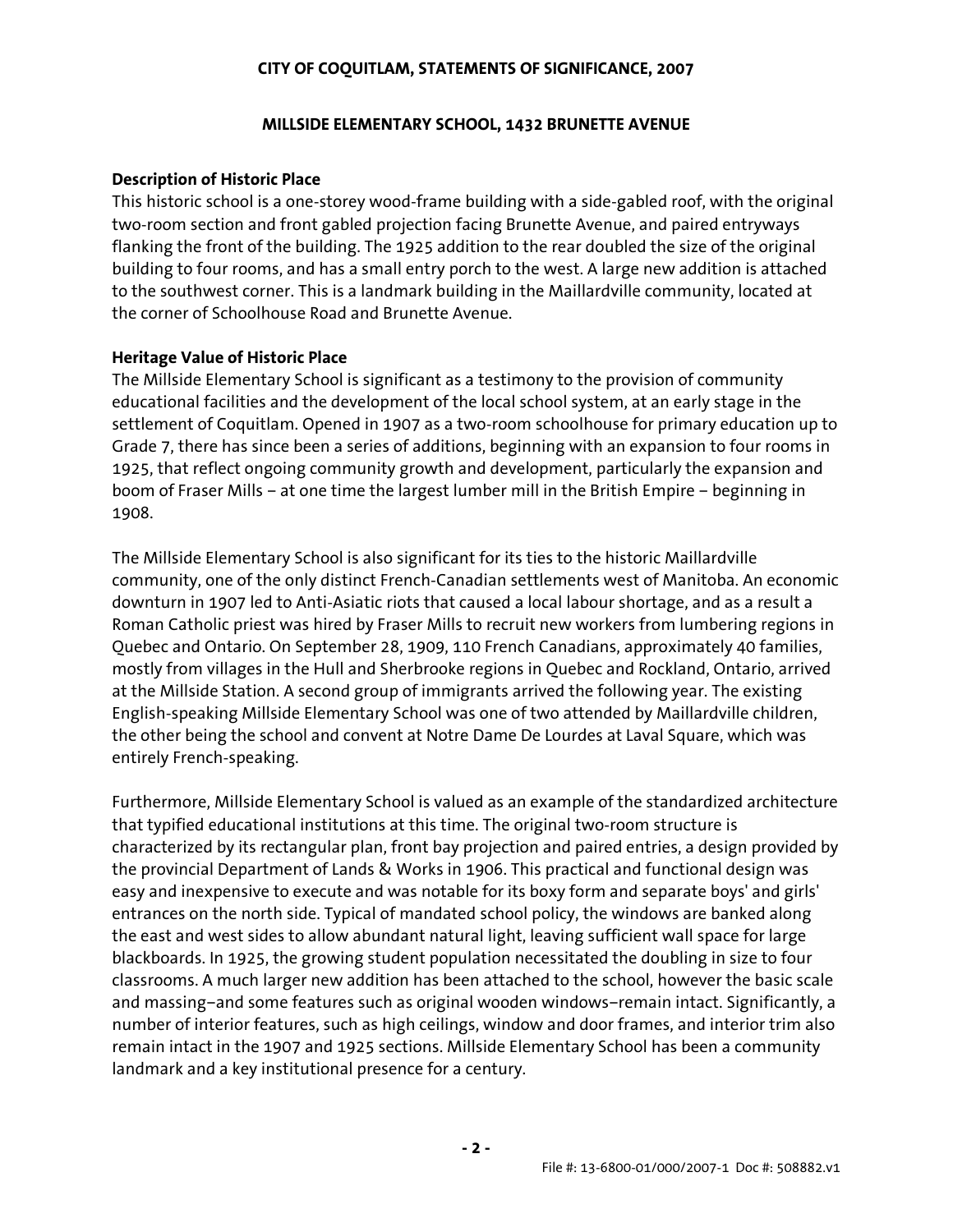# **CITY OF COQUITLAM, STATEMENTS OF SIGNIFICANCE, 2007**

# **Character-Defining Elements**

Key elements that define the heritage character of the Millside Elementary School include its:

- landmark location at the corner of Brunette Avenue and Schoolhouse Road
- institutional form, scale and massing as expressed by its one-storey height and side gabled roof with front gabled projection, and separated entryways at north
- wood-frame construction, including details such as crown molding on fascias
- additional exterior details such as a red-brick internal chimney
- windows, including some original double-hung 2-over-2 wooden sash windows
- interior details such as high ceilings, wooden window and door frames and wooden trim
- grassed area and plantings such as mature holly bush to the north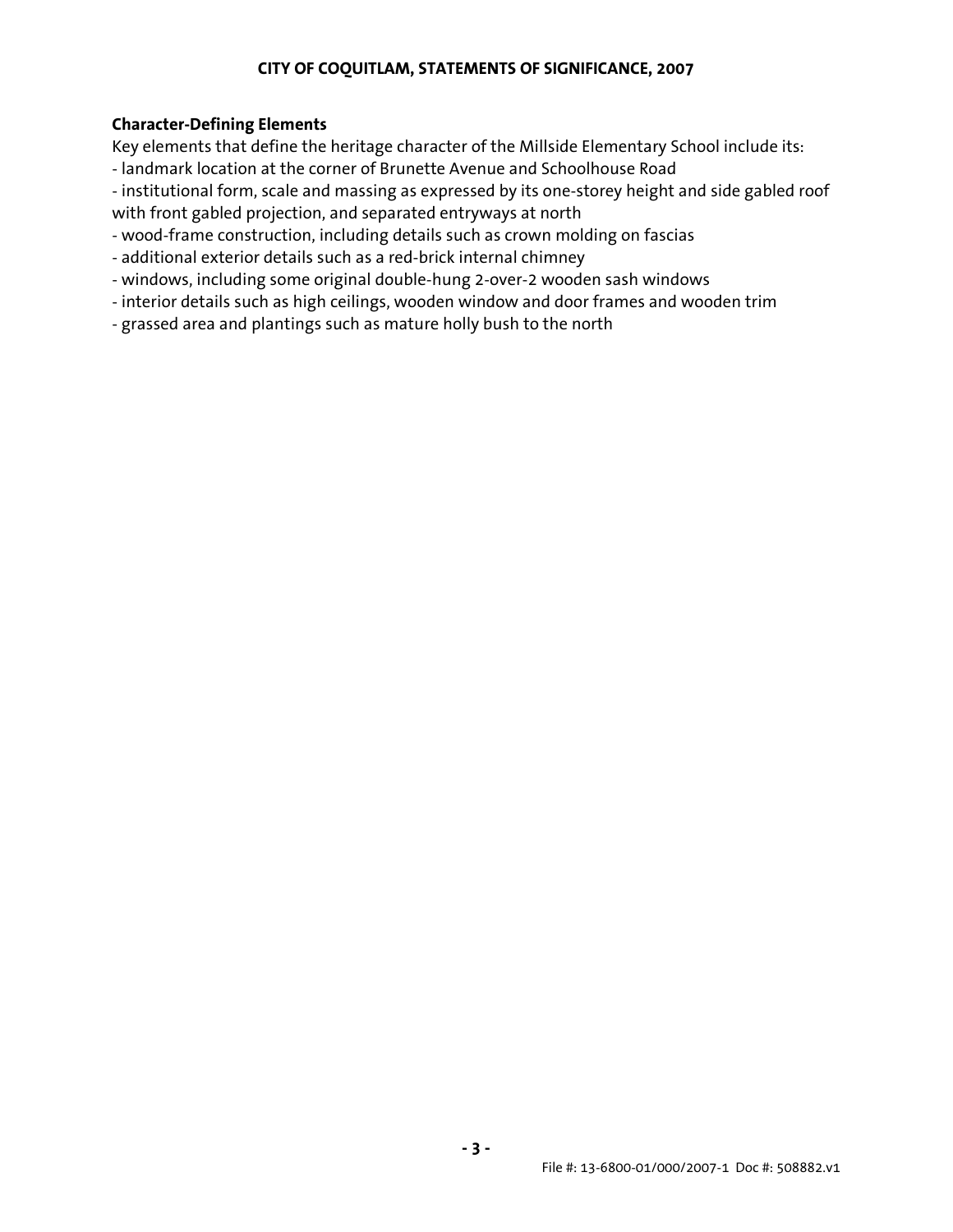